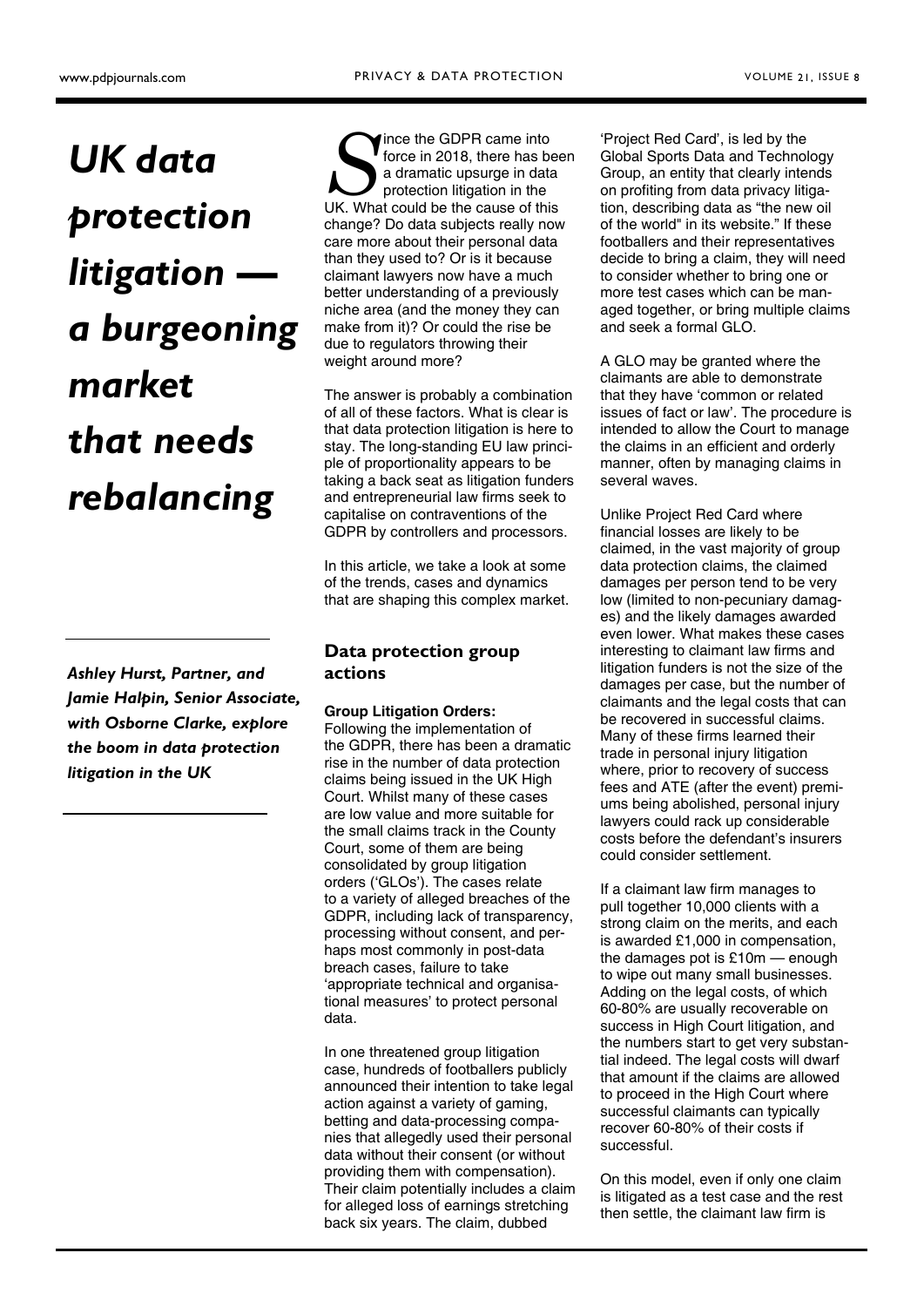<span id="page-1-0"></span>likely to claim well in excess of £1,000 per client in legal fees. If a firm can run these cases with limited overheads and low cost paralegals, backed by an ATE insurer in case they lose, it is not hard to see why so many former personal injury firms are turning to this model.

Representative actions: An even more alarming form of group action now being faced by controllers is the 'representative action', where a single

individual brings a claim as a representative of all the other individuals who might be able to bring a claim.

In order to bring a representative action, the representative will need to demonstrate that he/she and the represented parties all have (1) a common interest; (2) a common grievance; and (3) a remedy which would benefit all of those in the represented class.

The much hyped Lloyd v Google [2019] EWCA Civ 1599 case (currently awaiting judgment from the Supreme Court on whether it can proceed) is a representative claim. Rather than seeking damages for distress — something that is very subjective and will vary from claimant to claimant — Mr Lloyd's claim is for damages in respect of the

'loss of control' of the claimants' data. This concept is recognised in the GDPR and also in the phonehacking litigation brought against Mirror Group Newspapers. However, it has developed a life of its own in the data protection context thanks to some creative claimant lawyers, who have argued that the simple fact of losing control over one's data is worthy of compensation, provided the so-called 'minimum threshold' is

The Court of Appeal surprisingly agreed, much to the excitement of the

met.

of the Warren case cannot be underestimated, as it makes it highly unlikely that claimant firms will be able to recover ATE (after the event) premiums from the defendant if they win."

"The importance

claimant data litigation market, who immediately started eyeing up multimillion pound claims against multinational companies, most of which are proceeding very slowly until the outcome of the Lloyd case is known. The Supreme Court heard the arguments in the case on 28th and 29th April 2021. If the appeal is rejected, we are likely to see an increase in US-style class actions against multinational companies and the kind of

eye-watering financial exposure that will be uninsurable. If the appeal succeeds, we may well see a rejection of 'loss of control damages' as the basis for a representative action in data protection claims, which will mean some claimant law firms and litigation funders will need to rethink their business models in relation to data protection litigation.

> The controller fightback: Notwithstanding the uncertainty over the Lloyd case, controllers are starting to fight back against the gravy train for this new breed of claimant data protection lawyers.

Claims of this nature tend to be brought by law firms on a 'no win, no fee' basis and with the benefit of insurance to cover any adverse costs order that may be awarded. One of the key features of these claims is that claimants tend to bring claims for 'misuse of private information', breach of confi-

dence, and negligence alongside their claims for alleged breach of data protection legislation. They do so in order to increase their prospects of recovering their ATE insurance premiums if they win (ATE premiums can be recovered in misuse of private information claims, but not data protection claims), and because breach of confidence claims must be issued in the High Court.

However, in the recent case of Warren v DSG Retail Limited [2021] EWHC 2168, the High Court struck out several low value claims which

had been issued against DSG Retail Limited (Dixons Carphone) following a publicised cyber-attack on the retailer in 2017-18. In doing so, the Court held that there was no claim for breach of confidence, misuse of private information, or negligence in circumstances where the controller had been the victim of a cyber-attack and had not committed a positive act in relation to the compromised personal data (which was little more than basic contact information). The judge also transferred the case to the County Court, where costs recovery is typically much more limited.

The importance of the Warren case cannot be underestimated, as it makes it highly unlikely that claimant firms will be able to recover ATE premiums from the defendant if they win this type of case. Such premiums can be very substantial, especially as the risk increases close to trial. If the claimant law firms are forced to pay those premiums themselves, the economic viability of bringing group data litigation claims will be severely challenged.

#### Assessing damages for distress

As the data litigation market matures in the UK, the question of the appropriate level of damages where the minimum threshold is met will become more settled. At present, the uncertainty in quantifying claims means that claims which should either be struck out or settled early are progressing.

Prior to the GDPR coming into force, the high profile case of Vidal-Hall v Google [2015] EWCA Civ 311 established that damages were available for distress in data protection claims and this has been cemented into the GDPR (and UK GDPR). However, the reality is that the question of distress is very subjective. While some individuals are protective of their data and spend time opting out of emails and cookies and applying stringent privacy settings, others adopt a laissezfaire approach and are relaxed about their data being shared and posted liberally on social media without ad-

[\(Continued on page 10\)](#page-2-0)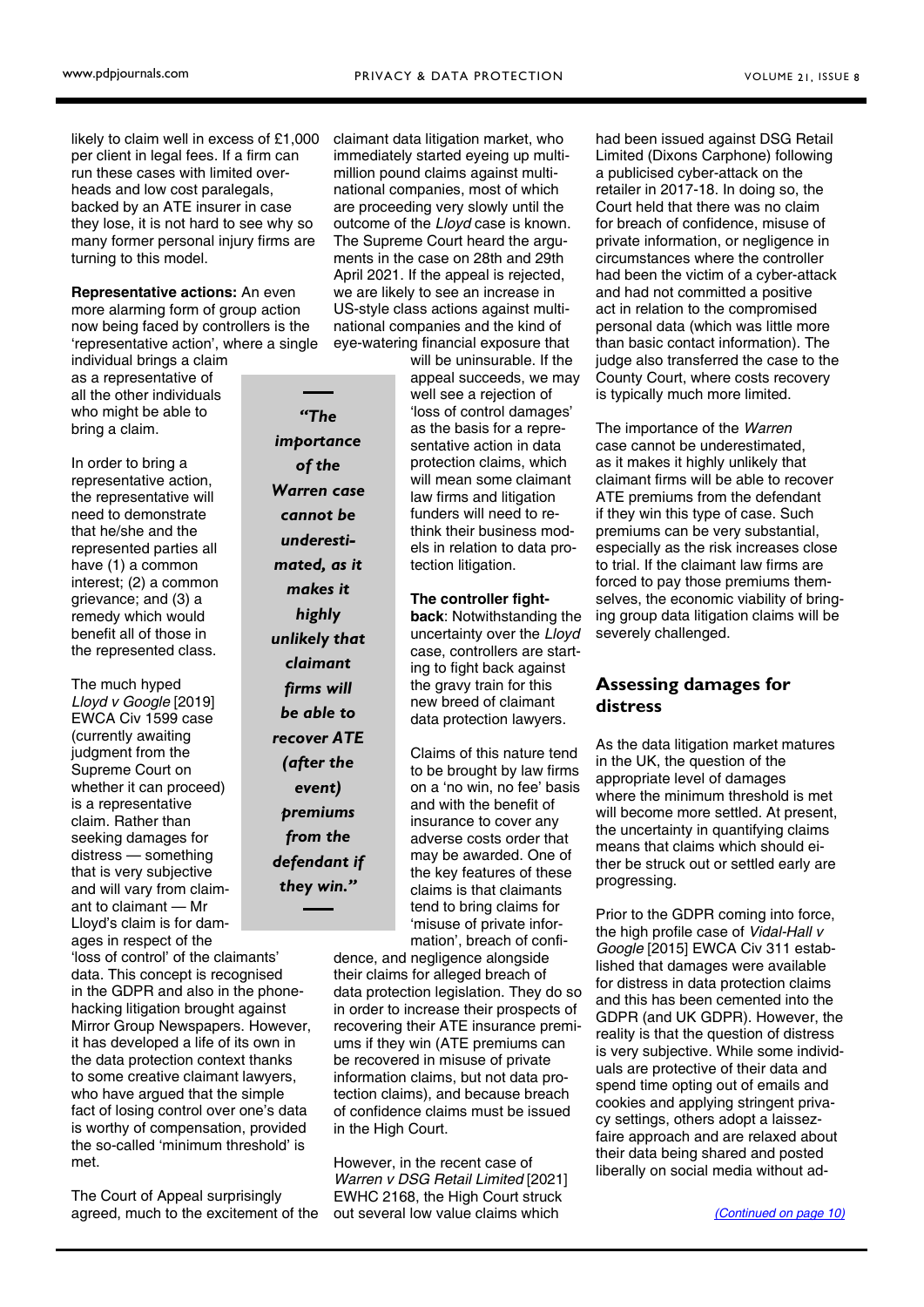#### <span id="page-2-0"></span>[\(Continued from page 9\)](#page-1-0)

justing their privacy settings. Unsurprisingly, many of the individuals that bring data protection claims usually claim to be very protective of their privacy. Some of them also appear to be extremely susceptible to distress, sleepless nights, and sometimes illness as soon as their email address goes missing in a data breach.

Gaining clarity as to how to assess damages will be important to allow genuine cases to settle early. As explained above, legal costs of litigation usually far exceed the difference between what the claimant is claiming and what the defendant is prepared to pay.

In an important data protection claim in the UK, Aven and others v Orbis Business Intelligence Ltd [2020] EWHC 1812 (QB), the claimants were awarded £18,000 in damages after it was found that their sensitive data were processed unlawfully. Having determined that the claimants had suffered distress and reputation damage, the Court decided that damages should only be modest on the basis that the claimants were of a 'robust character'. Damages could have been higher had the claimant been of vulnerable disposition (damages for distress are not capped under the Data Protection Act 2018).

However, the Aven case is not typical — it was more like a libel case in that damages were principally awarded for reputational harm in relation to a false allegation concerning delivering illicit cash to President Putin. By contrast, in the cases that usually follow cyberattacks, there is often no convincing evidence that the personal data in question have been misused to the detriment of the claimants, such that it can often be argued that the minimum threshold for damages has not been met.

The minimum threshold for data protection claims is now a wellestablished principle, as was accepted by the Supreme Court at the hearing in Lloyd. But where exactly it sits is still a matter of considerable debate. Does, for example, a certain amount of distress suffered by an individual on discovering that he/she has been the victim of yet another

data breach and now needs to change his/her password as a precaution exceed that threshold?

There is a line in the Court of Appeal judgment in Lloyd indicating that damages should not be paid in relation to "one off data breaches that are quickly remedied". This appeared to put some relevance on the extent of culpability of the controller rather than simply the damage suffered by the data subject. However, the law is far from clear on this point.

In time, we may well see a tariff being developed much like in the personal injury market (e.g. £1,000 for loss of password data, £2,000 for full credit card details, etc.). However, such a system would need to retain some flexibility and, crucially, be clear on where the minimum threshold sits for when compensation is payable at all.

#### Impact of adverse regulatory decisions

Another major dynamic in data protection litigation is the position adopted by regulators. An adverse finding by a Supervisory Authority can make defending follow-on damages claims much more difficult, at least on the question of whether the GDPR has been breached.

After a steady start and despite a period of leniency during the pandemic, the UK Information Commissioner's Office ('ICO') is starting to flex its muscles. On 16th October 2020, the ICO fined British Airways £20m (reduced from an initial intention to fine £183m). While this is still the largest fine that the ICO has ever levied, it announced that "the economic impact of Covid-19 had been taken into account".

In the same period, the ICO also released penalty notices in relation to Marriott International (£18.4m) and Ticketmaster (£1.25m). In all three instances, the ICO found that the occurrence of a cyber-attack or personal data breach did not necessarily mean that there has been a failure on the part of the company. However, in each case, multiple failures were found, and it is clear from the lengthy decisions that multi-national companies are going to be held to very high standards of data security. Litigation against British Airways has subsequently settled — perhaps an indication of the difficulty in contesting liability once the ICO has thrown the book at the company.

Ironically, whilst adverse decisions by regulators make follow-on litigation much easier for claimant law firms, it also means that they are less likely to be contested in full and require expert evidence on technical issues. If liability is accepted, the claims could be pushed to the small claims track of the County Court for a simple assessment of damages in each case. Given the inability to recover costs in the small claims track, such cases might not be so attractive to the claimant law firms looking to make millions from litigating low value claims.

#### Data Subject Access Requests in the context of litigation

Finally, it's worth mentioning the explosion in Data Subject Access Requests ('DSARs'), as this is where many data protection cases start. Whilst many DSARs are made in a genuine attempt to understand more about data processing, the system is open to abuse. Many DSARs are submitted either as a fishing expedition for documents that may assist litigation (such as an employment grievance claim) or to gain leverage in a dispute given the administrative burden created by such requests and the potential sensitivities over certain disclosure.

There is some protection built into the UK GDPR and Data Protection Act 2018 to ward off the possibility of abusive DSAR requests. Searches for responsive personal data need only be 'reasonable and proportionate' and controllers can refuse requests that are 'manifestly unfounded or excessive' (Part 3, section 53), an issue that the ICO has provided guidance on. However, these provisions are often difficult to apply in practice if the DSAR's are framed cleverly by claimant lawyers.

The decision of the High Court in Dawson-Damer v. Taylor Wessing